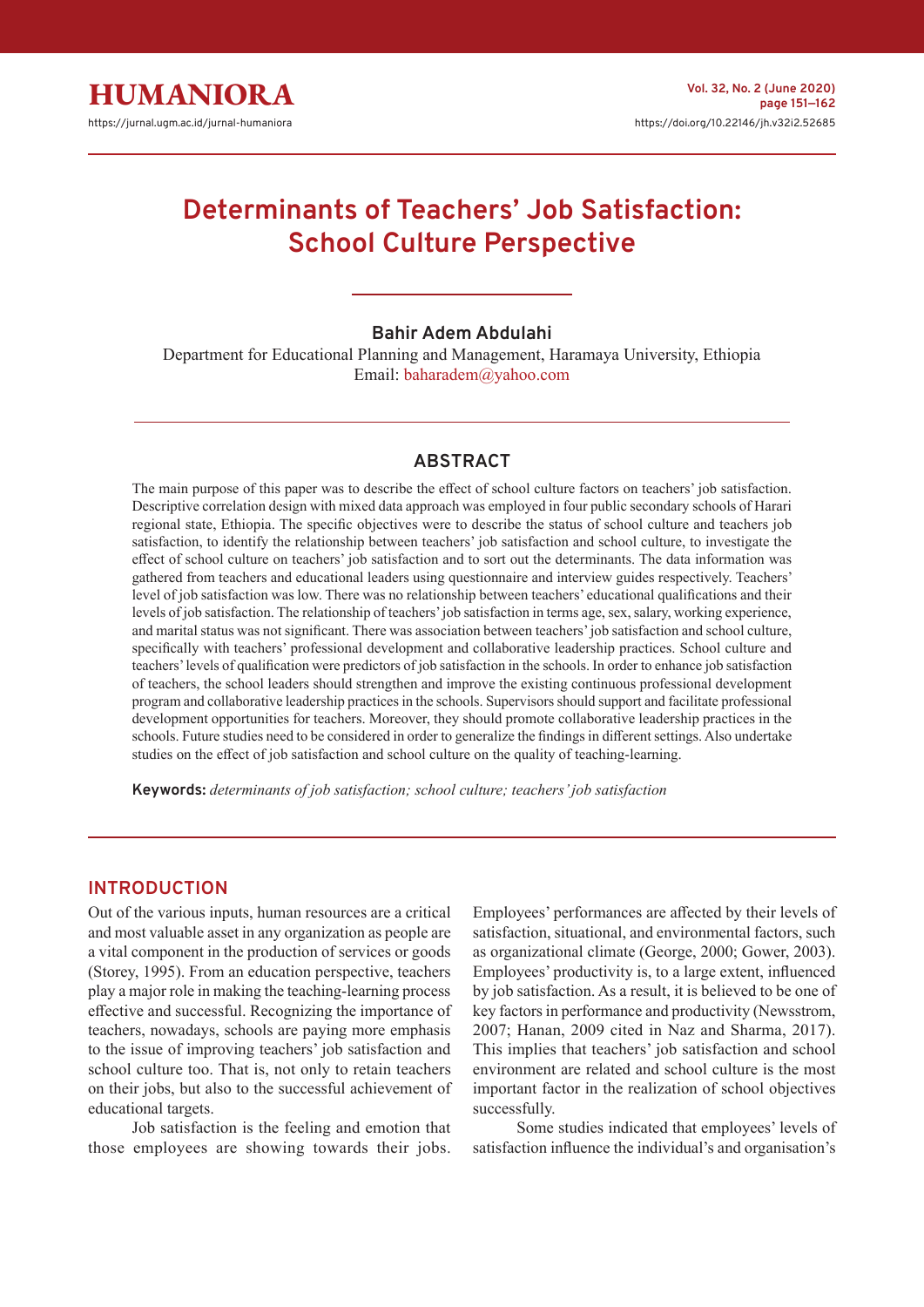level of performance (Srivastava, 2004; Zeinabadi, 2010; Rashid and Rashid, 2011; Lin, 2012 in Azumah, Ayisha and Mohammed, Safura and Tetteh, Rebecca, 2017). Other studies findings indicated that job satisfaction affects absenteeism and turnover of employees which in turn affect productivity of the organization (Froeschle and Sinkford, 2009; Wong and Heng, 2009 in Ibid). Sahitol and Vaisanen (2020), in their review of research, concluded that teachers' job satisfaction is one of the fundamental factors which determines the success of any school. The satisfied teachers contribute to the success of the school objectives (Muga, Onyango, and Jackline, 2017). In support of this, a positive relationship between teachers' levels of job satisfaction and the students' academic performances was found evident (Ekpenyong and Joseph 2017 in Sahitol and Vaisanen, 2020). Thus, the extent of teachers' job satisfaction challenges, not only the effort to retain teachers in the schools but also in improving their productivity.

It is well-noted that out of the resources in any organization, human resources should be used to the highest possible extent in order to achieve both, individual and organizational goals in an effective and efficient manner. However, this can be influenced by many factors. Individuals join organizations with some motives such as security of job and income, better prospects in future, satisfaction of psychological and social needs. These are complicated as every individual has different sets of needs at different spaces and times.

Job satisfaction is a key factor in productivity. The levels of teacher's satisfaction affect the levels of their attitudes towards their jobs which in turn may affect their performances and that of those they are interacting with. This is particularly true and observable in the teachinglearning process, as teachers have influence on their students' learning. Employees' satisfaction levels are reflected in their intrinsic and extrinsic willingness to put in their efforts (Malley, 2000). The review on research showed that the extent of teachers' job satisfaction has significant effect on collegial relations within school and learning outcomes (Crossman and Harris, 2006; Chaplain, 1995 cited in Getahun, Tefera and Burichew, 2016). Thus, the quality of education is related to the extent to which job satisfaction that teachers possess. Satisfied teachers can do their work effectively and efficiently, but if they are dissatisfied, there will be a negative impact on students' learning.

Teachers are the pivot of the education system. They are important figures, they are expected to remain important. But, there are some factors generating decrease in job satisfaction among teachers like, classroom size,

lack of time and the sense of diminishing. School cultural factors may lead to high or low levels of satisfaction and performance (Mertler, 1992).

A school culture strongly affects not only individuals, but also group decision and action in the organization. Moreover, school culture ensures a sense of order and reduces employees' uncertainty and dissatisfaction (Belias and Koustelios, 2014). Thus, if school culture is not properly handled, it affects safety, extent of social problems in schools and students' academic achievement at large. School culture should always be monitored to remain positive. If school culture is deteriorating, school leadership needs to change the culture of the school (Taahyadin and Daud,2018).

Studies focused on hygiene factors, mostly ignore cultural aspects regardless of the existing diverse cultural background in the schools. Schools are dynamic environments, complex and peculiar social organisms held together by their unique culture Understanding cultural dimension is essential. Sorting out the pining cultural factor that influences a teacher's performance is ignored. Thus, as the employees' performance is mainly influenced by the extent of their job satisfaction, it is important to recognize, identify the basic fact, and provide appropriate opportunities and environments to meet teachers' job satisfaction in the schools.

The study conducted by Ayele (2014, cited in Berhanu, 2018) revealed that lack of good relation among teachers and with principals which was a major cause for low job satisfaction in secondary schools of Hadiya Zone, Ethiopia. But in his study, he did not consider school culture which might contribute to the observed low level of job satisfaction in the schools.

A study done on school culture and teachers' job satisfaction has shown that organizational culture influences employee's job satisfaction (Morris and Bloom, 2002). That is organizational culture plays a key role in predicting the level of satisfaction felt by teachers. Another study on school culture, in Thailand, showed that school culture was a strong predictive factor among many factors influencing the extent of teachers' job satisfaction (Treputtharat and Tayiam, 2014, cited in Duan , Du, and Yu, 2018)). Similar study was conducted on middle school teachers in Tehran and the result was consistent with aforementioned findings (Hosseinkhanzadeh, Hosseinkhanzadeh, and Yeganeh, 2013 in Duan et al., 2018). The research tools used in that Tehran study were the Darabi Organizational Culture Questionnaire and the Smith, Kandle, and Heulin Job Descriptive Index. Moreover, the investigation of the impact of school culture on primary teachers in Serbian demonstrated that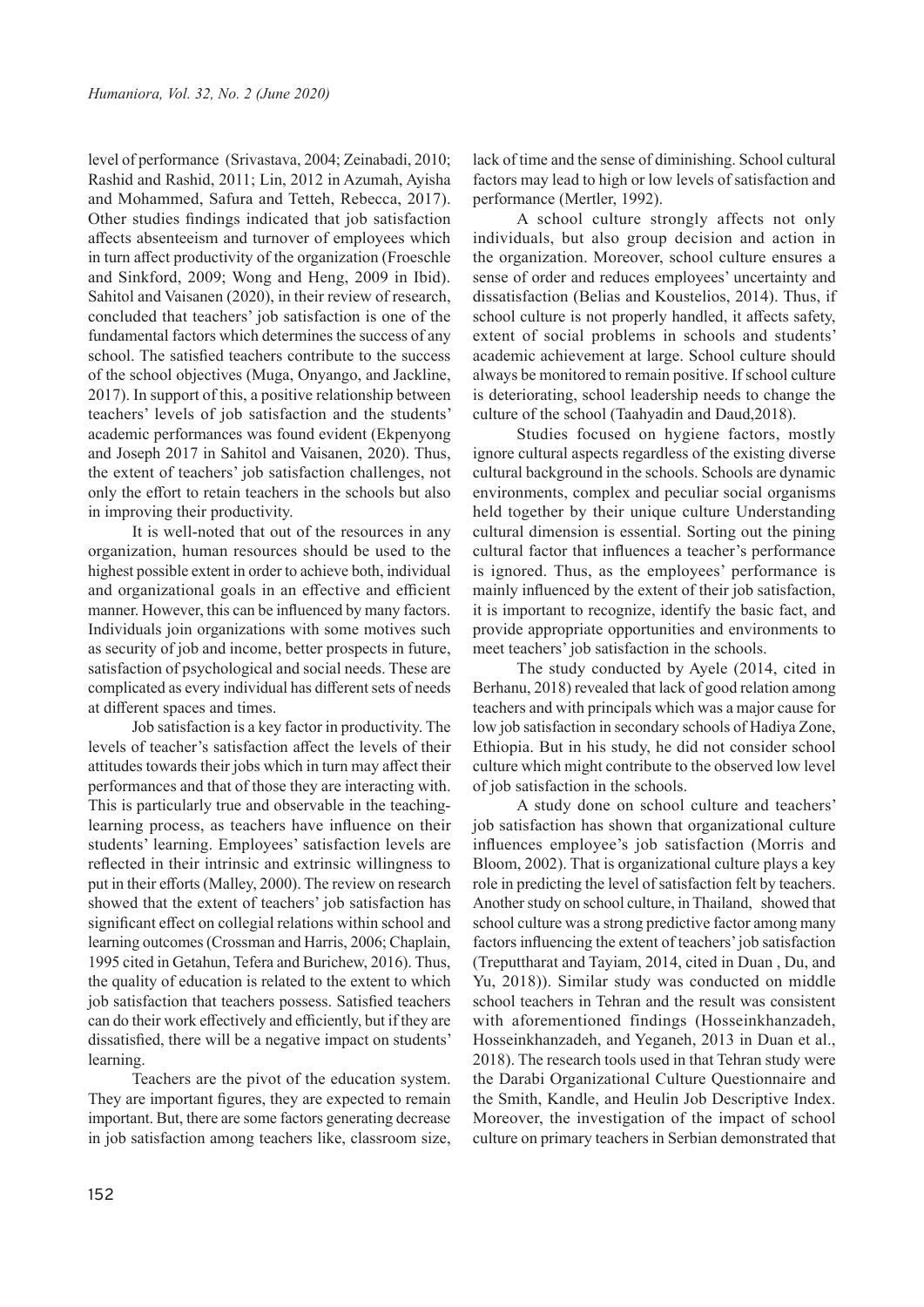there was a strong correlation between the dimensions of school culture and job satisfaction among the teachers. However, to measure school culture, the School Culture Survey (Saphier and King, 1985 cited in Gligorović and Nikolić,2016) which was modified by Edwards, Green and Lyons in 1996 was used. The instrument comprises only three dimensions: teacher professionalism and goal setting, professional treatment by the administration and teacher. That is ignoring other possible determinant variables.

Aforementioned studies examined mainly the relationship of school culture and teachers' job satisfaction while using school culture surveys without considering specific school culture factors or considering some of the factors. In addition to this gap, the relevance of the findings may be limited to the particular context, and there may exist variation in school culture in other countries (Zhu, Devos, and Tondeur, 2014 in Duan et al., 2018). In the study of job satisfaction, cultural difference among areas or countries should be acknowledged (Kwong, Wang, & Clifton, 2010 in Gligorović and Nikolić,2016). Thus this study, on one side, aimed to investigate the relationship with school culture and teachers' job satisfaction focusing on more specific school culture factors. On the other side, employees' job satisfaction and related issues have become important topics in every workplace globally, particularly in Ethiopian education system.

In order to improve teacher's job satisfaction and school environment in general, strategies and programs like school improvement program (SIP) and continuous teacher development program (CPD) are introduced in the public schools of Ethiopia. As Harari regional state is one of the regions in Ethiopia, these programs are implemented in the public schools of the region. However, a little is known about school culture and teacher job satisfaction and factors affecting it in the region. Moreover most studies were limited to the hygiene factors without emphasis to the issue of school cultural aspects. Thus in the region, the need to explore the status of teachers' job satisfaction from a cultural perspective is crucial. This study sought to investigate job satisfaction in urban public secondary schools of Harari region, Ethiopia. It is restricted to teachers as they occupy central positions in schools and exploring their job satisfaction is crucial. Conceptually it was restricted to Herzberg's (1971) two factors theory for job satisfaction while school culture was based on that of Gruenert and Valentine (2006) work which comprise six components of school culture.

Hypothesis and question to guide the study were:

1. What is the status of teachers' job satisfaction and school culture in secondary schools of the study area?

- 2. a.  $H<sub>o</sub>$ : There is no positive relationship between teachers' job satisfaction and school culture. b.  $H_1$ : There is a positive relationship between teachers' job satisfaction and school culture.
- 3. a.  $H_o$ : The school culture does not affect teachers' job satisfaction in the schools understudy. b.  $H_1$ : The school culture affects teachers' job satisfaction in the schools understudy.
- 4. Which factors of school culture are determinant of teachers' job satisfaction in the sample schools?

The purpose of this study was to describe the effect of school culture factors on the teachers' job satisfaction. The specific objectives were to elucidate the existing teachers' job satisfaction status and school culture, to investigate their relationship and determine whether school culture influences job satisfaction positively, and to sort out those school culture factors determining teachers' job satisfaction in schools.

Understanding job satisfaction helps to improve the working life of teachers via providing insights to the administrators responsible for designing and implementing staff development strategies and interventions within the secondary schools context. This study is important to the school community as it may inform educational leaders on the satisfaction and school culture that may be leveraged to ensure successful improvement of teachers' job satisfaction. Because of these, the ultimate objectives of the schools-teaching learning will be improved. Thus, through disclosing the existing relationship of variables related to satisfaction and school culture, this study is believed to contribute to the knowledge and practice in improving teachers' job satisfaction and creating productive school culture.

### **LITERATURE REVIEW**

## **Teachers' Job Satisfaction**

Job satisfaction refers to an individual's general attitude or feeling regarding his/her work and work environment. It is the sense of contentment and happiness of individuals in their current position (Kumara and Bhaskara,2007). Job satisfaction is how far the employees are satisfied with their work (Furnham, Eracleo, and Chamorro-Premuzic, 2009 in Eliyana, Ma'arif, and Muzakki,2019). Thus job satisfaction in school context is how teachers are feeling and satisfied with teaching work in their respective schools.

Job satisfaction is a key factor in productivity. Employees' satisfaction levels are reflected in their intrinsic and extrinsic willingness to put their efforts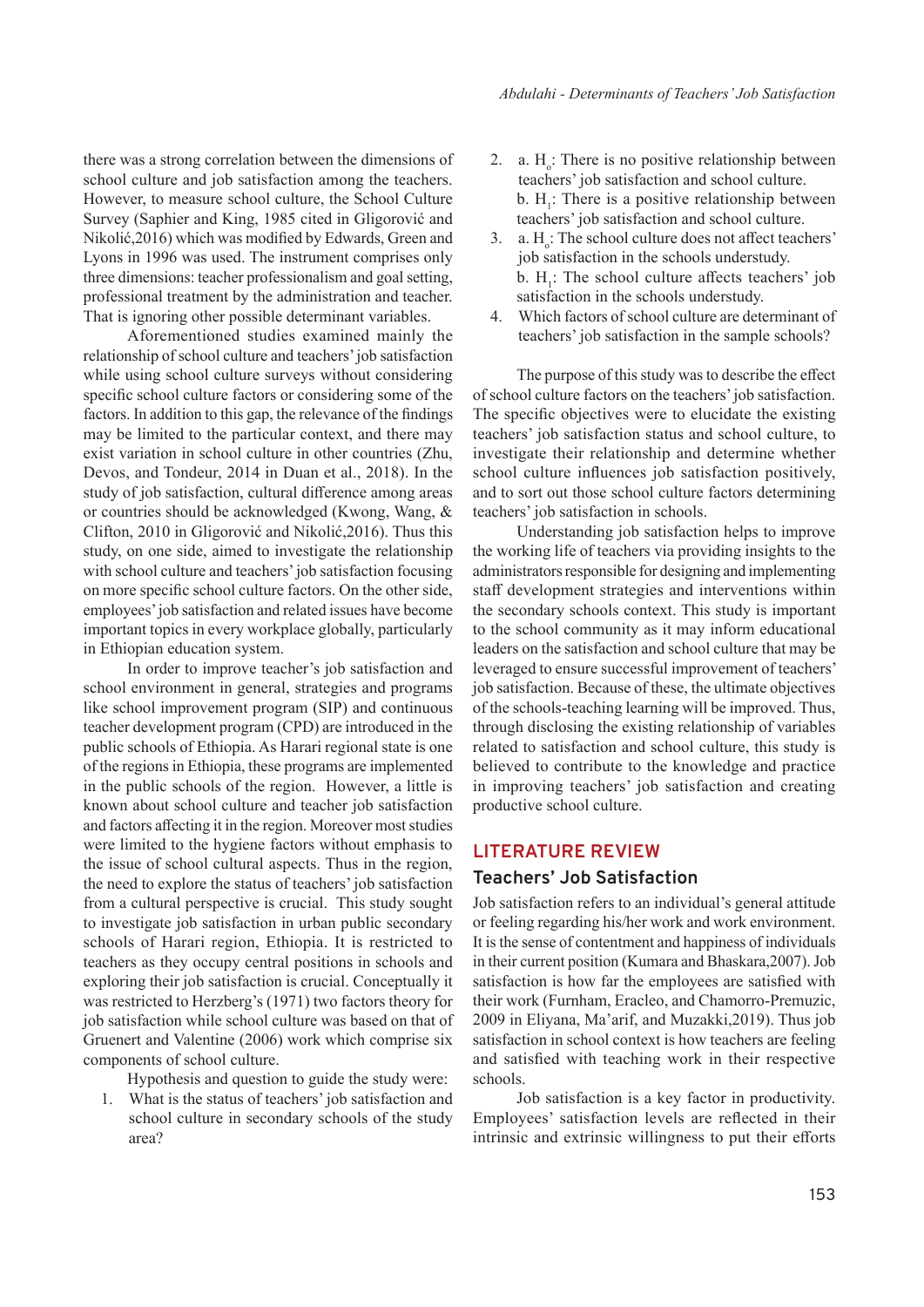in their performance (Malley, 2000). Job satisfaction of employees is highly important in building up their motivation and efficiency. Higher job satisfaction indicates better employee performance (Shah, 1990).

Herzberg's two factors theory postulates that Hygiene factors help to prevent job dissatisfaction among employees (Herzberg, 1971). Hygiene variables are contextual factors surrounding the work. They include physical working conditions, job security, supervision, compensation, institution policy and administration, interpersonal relations and benefits. The fulfillments of these factors in the workplace do not actually motivate employees. However, proper handling of them can minimize the feeling of dissatisfaction and as the result the motivators will promote the employee's job satisfaction and encourage production (Belias and Koustelios, 2014). The implication is that as the teachers' extrinsic needs or hygiene factors are properly addressed or improved, it is likely that teachers put more effort to improve their students' learning and schools' performance.

# **School Culture and Teachers' Job Satisfaction**

Different scholars defined organization's culture as common symbols, myths, rituals, values, beliefs, and habits that constitute the norms of an organization and distinguish its external constituencies (Tierney, 1988; Schein, 2000; Bolman and Deal, 1997; Rafaeli and Worline, 2000; DuFour and Eaker, 1998 cited in Brinton,2007).

It is the pattern of basic assumptions and norms that have been created by the member of organization while coping with adaptation and integration of the problems related to external and internal issues of organization respectively. It is believed that as they have worked well enough to be considered valid and should be shared among members as the correct way to perceive, think, and feel in relation to those problems. These indicate that organization culture describes the way things are done in an organization in order to solve both internal management problems and those related to customers, suppliers and environment (Schein,2004 cited in Belias and Koustelios,2014).

In school context, authors described school culture as a culture that exists within individual school which is expected to be conducive for teaching-learning and to its stakeholders. It is a system of shared orientations (norms, core values, and tacit assumptions) held by school members. It holds the unit together and gives it a distinct identity as well as it is a guiding values and beliefs in the way a school operates (Hoy, Tarter and Kottkamp ,1991

in Brinton, 2007; Bolman and Deal, 1994, 2013; Fullan, 2016 in DeMarco, 2018). School culture influences how people think and act in schools. It manifests itself in customs, stories, rituals, and ways of interacting with each other (Stoll, 1999 cited in DeMarco, 2018). It is characterized by deeply rooted traditions, values, and beliefs. Some of these characteristics are common across schools as well as some of them are unique and embedded in a particular school's history and location (Kruse and Louis,2009). These denote that schools are peculiar compared to other organizations as well as each school may have different cultures.

The aforementioned review implies that putting emphasis on the issues related to the organizational factors like work environment as well as school culture in which teaching work is important. Organizational culture is inseparable from human resources available in the organization, as it is manifested by employees' common beliefs and values. These influence the climate of the work environment and relationships among fellow employees in the organization. This in turn affects employees' feelings about their job and commitment. This may result in satisfaction or dissatisfaction of employees with their job to be performed (Belias and Koustelios, 2014). This implies that, in addition to the hygiene factors in schools, school culture contributes to the extent of teachers' job satisfaction in the school. When teachers feel a sense of pride and a climate of success in the schools, they feel suitable belonging and confidence in their school. That is because of better emotional and value commitment to their job, which may result in improved job satisfaction.

# **Leaders and Organizational Culture**

Leaders play- in modifying school culture. Every organization has a culture, a history and underlying set of unwritten expectations that shape everything about the school. This informs or influences the way people think, feel, and act (Minnesota Department of Education (MDE,2019). Culture in school can be a constructive or destructive force. A large number of researchers indicated that school leader behaviour is the most important factor of teachers' job satisfaction and school climate (Jossanova-Vargovic and Pavlovic, 2014). According to Day and Sammons (2016), organisation's culture is changeable by their leaders. That is through establishing values, norms, and practices to be shared by the school community. Through setting expectations, defining rules and policies that shape behaviour in the school, leadership is a key element in establishing productive school culture. That is school leaders can impact the culture and climate of the school which serves the school community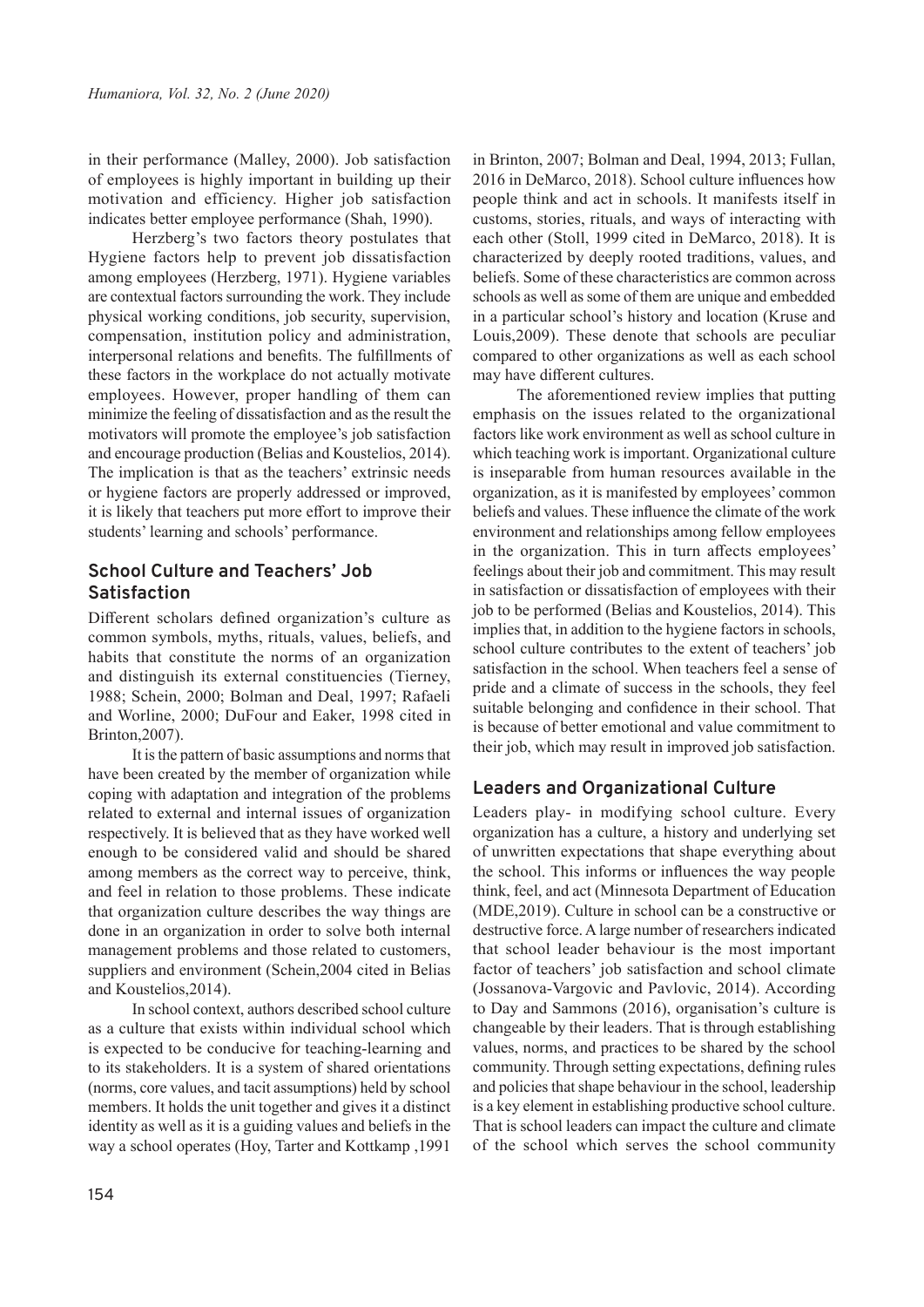(Moffitt, 2007, in Tłuściak-Deliowska; Dernowski, and Gruenert,2017). Brankovic, Rodić, and Kostovic, 2012) stated that effective school leaders are continually working on changing the school, analysing and examining what their schools need to become better places for all students and employees.

Culture is a dynamic process which is subjected to change because of continuous interaction among internal and external stakeholders of the organization as well as promoted by leaders (Belias and Koustelios,2014). Effort to be successful shaping organizational culture, investigating and understanding it is critical (Stolp, 1994; Peterson, 2002; Reeves, 2006 in MDE,2019). As organization leaders have an important role in facilitating and modifying, school leaders can initiative change their respective organization. Investigating the existing culture, they are expected to promote and reinforce constructive elements supporting school expectation. Also they have to discourage and reshape destructive aspects of the school culture.

# **Studies on Job Satisfaction**

The finding on educational level and age variation in explaining job satisfaction is mixed. Some study findings revealed significant difference in satisfaction because of employee age and sex (Hartman and Yrle, 1996 in Naz and Sharma, 2017). Age differences among teachers have a moderating effect on relationships between job satisfaction (Yucel and Bektas, 2012). However, research found no significant differences in job satisfaction between sexes (cited in kumara and Bhaskara ,2007). In contrast to this August and Waltman's (2004) study indicated that sex factor associated with job satisfaction (Bentley, Coates, Dobson, Goedegebuure, and Meek, 2013). In a study conducted on university teachers by Ali (2017 in Sahitol and Vaisanen,2020) no significant difference between male and female teachers was found in their job satisfaction.

As to the working experience of teachers, a significant relationship between job satisfaction and experience was not found but difference is observed in education levels (kumara and Bhaskara, 2007). In relation to salary, the relationship with job satisfaction found insignificant (Ahmed, Mohammed, and Tetteh, 2017).

Mwamwenda (1995) described that about 50% of rural teachers are dissatisfied with their working conditions. Context study showed that among the working conditions, material, staff resources, and the prevailing managerial styles at their institutions are associated with job satisfaction (Bentley et al., 2013).

The investigation on the relationship between organizational culture and job satisfaction revealed positive significant relationship among the two variables (Hosseinkhanzadeh et al., 2013 in Duan et al., 2018). In the study done on Iranian teachers, the extent of adequacy of subject and pedagogical knowledge is most important factors in determining teachers' job satisfaction (Afshar and Doosti, 2016 in Sahitol and Vaisanen (2020). Similarly, the study conducted on primary Mathematics teachers, in Sweden, demonstrated that teachers who were more experienced in professional development tended to have higher levels of job (Toropova, Myrberg, and Johansson,2020). The study carried out by Mbogo (2016) found educational qualification level as the prime factor of satisfaction with a job.

#### **METHODOLOGY**

For this investigation, descriptive correlation research design with mixed qualitative and quantitative data approach was employed. Out of seven public secondary schools, in the 2018/19 academic year, in Harari regional state four urban schools were selected based on their location. The target population of this study was 221 subjects of which 205 were teachers, 12 principals and vice principals, and 4 supervisors. The sample of the study was determined using sample size determination formula of Yamane (1973).The total sample size used for this study was 140 of which129 teachers, 8 principles/vice and 3 supervisors who were selected using systematic random and purposive (based on experience) sampling technique respectively. To ensure equal representation, samples were proportionally drawn from each of the sample schools.

A questionnaire consisted of items on culture and job satisfaction was used. A School Culture Survey which was developed by Gruenert and Valentine was employed to collect data and information about the sample school's culture. As Gruenert (1998 in DeMarco, 2018), there is no single measure or score that determines school culture, but rather six factors constitute and manifest the school culture as whole. The School Culture Survey helps in providing important insight on the shared beliefs, values, behavioural patterns, and on relationships in a school (Gruenert and Valentine, 2006). This survey consists of six school culture factors, each of which measures a specific aspect of culture in a particular school. To measure these factors, there were 35 items with five Likert-scales with agree/disagree options. The second part consisted of 45 items related to motivators and hygiene factors which were rated with five scales ranging from very low to very high.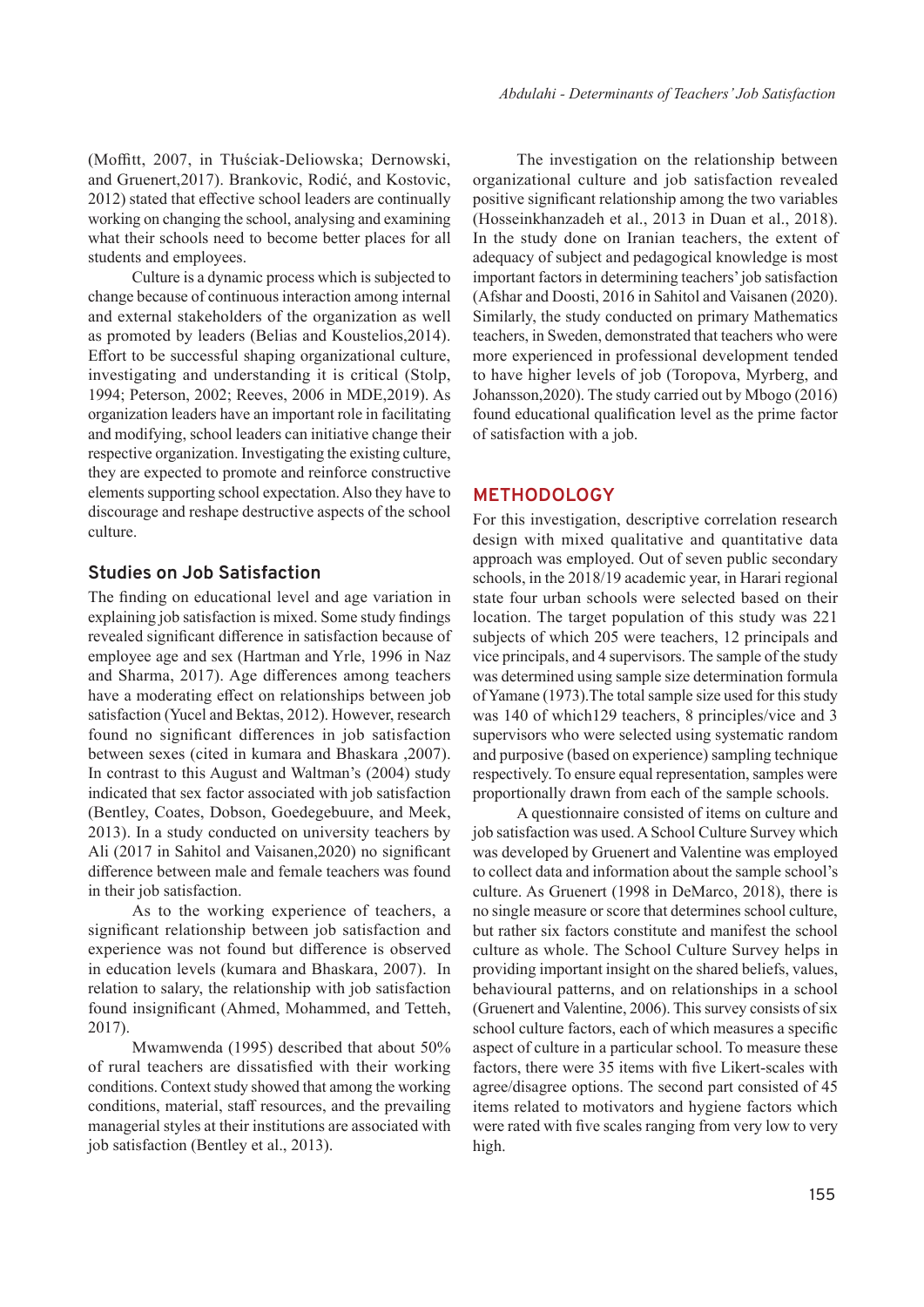According to Sekaran (2003), reliability refers to whether an instrument is consistent and stable. In the pilot study on the questionnaire using thirty-non-sampled participants, for Cronbach alpha ( $\alpha$ =0.05), the obtained reliability coefficient was 0.89. This result is within the second category of decision making criteria of George and Mallery (2003) that suggested a Cronbach's alpha result > 0.9 excellent,> 0.8 good,> 0.7 acceptable,< 0.6 questionable and <0.5 poor. Thus the instrument was good and reliable to be used for the study.

Out of the 129 questionnaire copies distributed to respondents, 123 were filled out and returned with 95.3% rate of return. However, a couple of them were incomplete and considered invalid for the purpose of this research. Thus analysis was carried out on data obtained from returned 121 copies of questionnaire which were complete information and valid ones. In addition to this, eight pertinent educational leaders (school principal/vice and three supervisors) were interviewed to substantiate quantitative results.

For the purpose of describing the status of existing school culture and teachers' job satisfaction in the sample schools, descriptive statistics (mean and standard deviation) and inferential statistics (t-test and regression) were utilized. In investigating association of job satisfaction and school culture, Pearson correlation  $(\alpha=0.05)$  was used. Variables with insignificant coefficients ( $\alpha$ =0.05) were excluded from each of the models. Factor analysis-rotated Varimax with Kaiser Normalization (Egan value  $>1$ ,  $\alpha=0.05$ ) was run to reduce six school culture factors into some significant ones. Stepwise regression was computed to identify the effect of the variables related to school culture. The information obtained through interviews were analysed and interpreted by describing or narrating them. The results were used in complementary with that of quantitative analysis of this study.

## **CONCEPTUAL FRAMEWORK**

Various factors influence teachers' job satisfaction. According to Herzberg's two factors theory, hygiene factors are important in determining the extent of employees' job satisfaction. The school culture also determines how teachers behave, feel, and think. If the school culture is positive, it encourages commitment, increases motivation, and stimulates individuals to improve performance and feel competent (Peterson and Deal, 2009 cited in Confeld, 2016). This indicates that in addition to hygiene factors, constructive school culture contributes to the teachers' job satisfaction. Thus,



Figure 1. Conceptual framework for the study

teachers' feeling about school related factors affects their level of job satisfaction. As teachers have positive feelings or attitudes toward their school's hygiene and culture factors, to a lesser extent they are dissatisfied.

### **RESULTS**

The main purpose of this study was to examine factors affecting teachers' job satisfaction. To this end, the results obtained were explicitly presented, analysed and interpreted in this section.

## **Teachers' Job Satisfaction**

In an organization, the absence of hygiene factors such as interpersonal relation, working conditions, status, job security and salary generate job dissatisfaction while their occurrence creates job satisfaction. One of the objectives of this study was to identify the status of existing teachers' job satisfaction.

Based on the responses obtained the mean results for each of the factors are depicted as follows.

| <b>Hygiene Factors</b>         | Mean | <b>Std. Dev</b> |
|--------------------------------|------|-----------------|
| <b>Status</b>                  | 2.16 | .83             |
| Salary                         | 2.86 | .45             |
| Security                       | 3.30 | .66             |
| Policy                         | 3.12 | .73             |
| Work condition                 | 2.95 | .37             |
| Relation with supervisors      | 2.83 | .61             |
| Relationship with Subordinates | 3.32 | .49             |
| <b>Grand mean</b>              | 2.93 |                 |

**Table 1.** Teachers' responses on their job satisfaction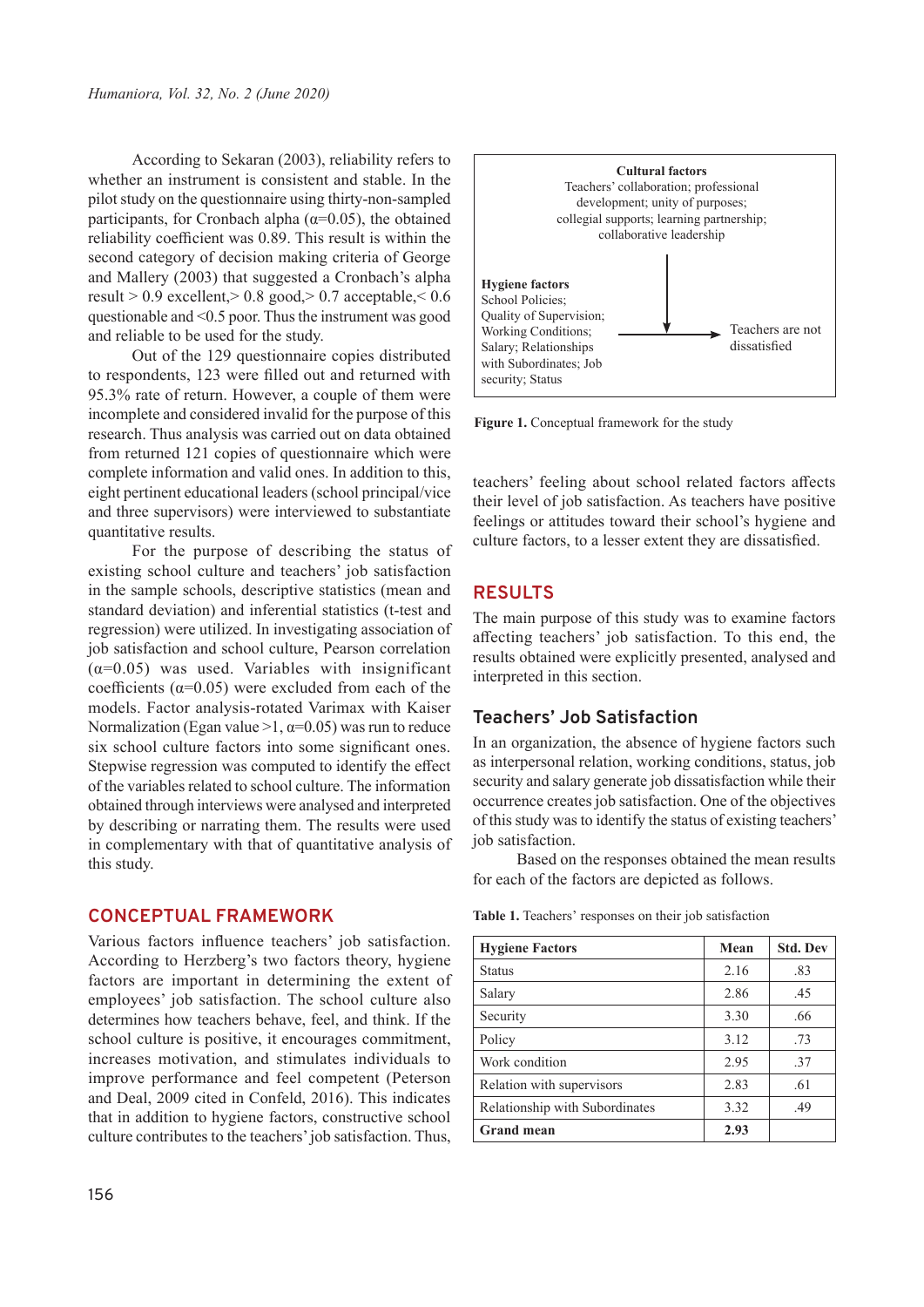Herzberg, identified supervision, salary, working conditions are dissatisfies, the absence of which causes dissatisfaction. Their presence however, does not result in job satisfaction. As descriptive statistics result (see table 1), the mean for both school policy and administration in relation to the subordinates was slightly high (3.12 and 3.32). Similarly, there was a mean of 3.3 for job security. Similarly, the computed mean result for all dissatisfying factors was not indifferent (2.93). Supporting this, in the interview, one supervisor reported:

> As to my observation, most fresh graduates are employed for teaching without having interest in teaching work. They take teaching positions to secure their employment status after then they look for other employment opportunities in another organization where they can get more salary and facilities. As they get other jobs they quit teaching. Some of them start studying for a degree program in other disciplines then to continue their study in education.

A school principal stated:

Some teachers are not that much ready to take comments and suggestions that help them to improve their teaching work. Their effort to improve their pedagogical and subject knowledge in the teaching- learning is very low.

The responses imply teachers join the teaching profession without having interest but to secure a job by taking readily available jobs. On the top of this turnover is common among teachers. Thus the teachers were dissatisfied in their job.

# **Status of Existing School Culture**

Teachers' responses on the six school factors which indicate the status of the school culture are organized, analyzed and the results are shown in Table 2.

| <b>Components</b>        | Mean | <b>Std. Dev</b> |
|--------------------------|------|-----------------|
| Unity of Purpose         | 3.23 | .49             |
| Collegial support        | 3.12 | .54             |
| Learning partnership     | 3.26 | .49             |
| Teacher collaboration    | 2.76 | .36             |
| Collaborative leadership | 2.82 | .32             |
| Professional development | 3.17 | .50             |
| <b>Grand mean</b>        | 3.05 |                 |

**Table 2.** Responses on school culture as perceived by teachers

Regarding collegial support, learning partnership, and Professional development the results were 3.17 (SD= .50), 3.12 (SD=.54), and 3.26 (SD=.49) respectively. These results were above average value (3) implying that these components of the school culture were slightly strong. Concerning that of the remaining components, means of less than three were observed for teacher collaboration (2.76, SD=.36) and collaborative leadership (2.82, SD=.32). These signify the existence of weakness in these two aspects of school culture. In supporting this, in the interview conducted with supervisors and principals, one of the principals said:

> In our school teachers are performing their teaching individually. In conducting action research, in improving lesson delivery or in handling student misbehavior in the classroom, they do not ask support or the help of other teachers in the school.

One of supervisors mentioned:

In the schools in which I am a supervisor, I have not seen teachers having activities they were doing in group or team. Teamwork is not common. In CPD (school based continuous professional development) most teachers are not ready to participate in sharing their experience and knowledge. Everyone thinks as if he is sufficient by himself. Some principals do not encourage teachers, except one teacher representative, to participate in the management of school. As one teacher finishes his daily work load or lesson, leaves the school. There is no chance to discuss among teachers about their work.

These disclosed that there is CPD in their schools but the practice in the schools is futile compared to what is expected. Teachers were doing their teaching work independently without supporting each other and collaboration. This implies the absence of working together or teamwork among teachers in the schools. This is consistent with the result of table 2 above which showed that the grand mean for school culture is slightly above average (3.05). Hence, this indicates that the status of school culture in the sample schools was fair.

# **Factors affecting teachers' job satisfaction**

Teachers' job satisfaction may associate with many variables. One of the null hypotheses stated was that there is no positive relationship between teachers' job satisfaction and school culture. To test this hypothesis,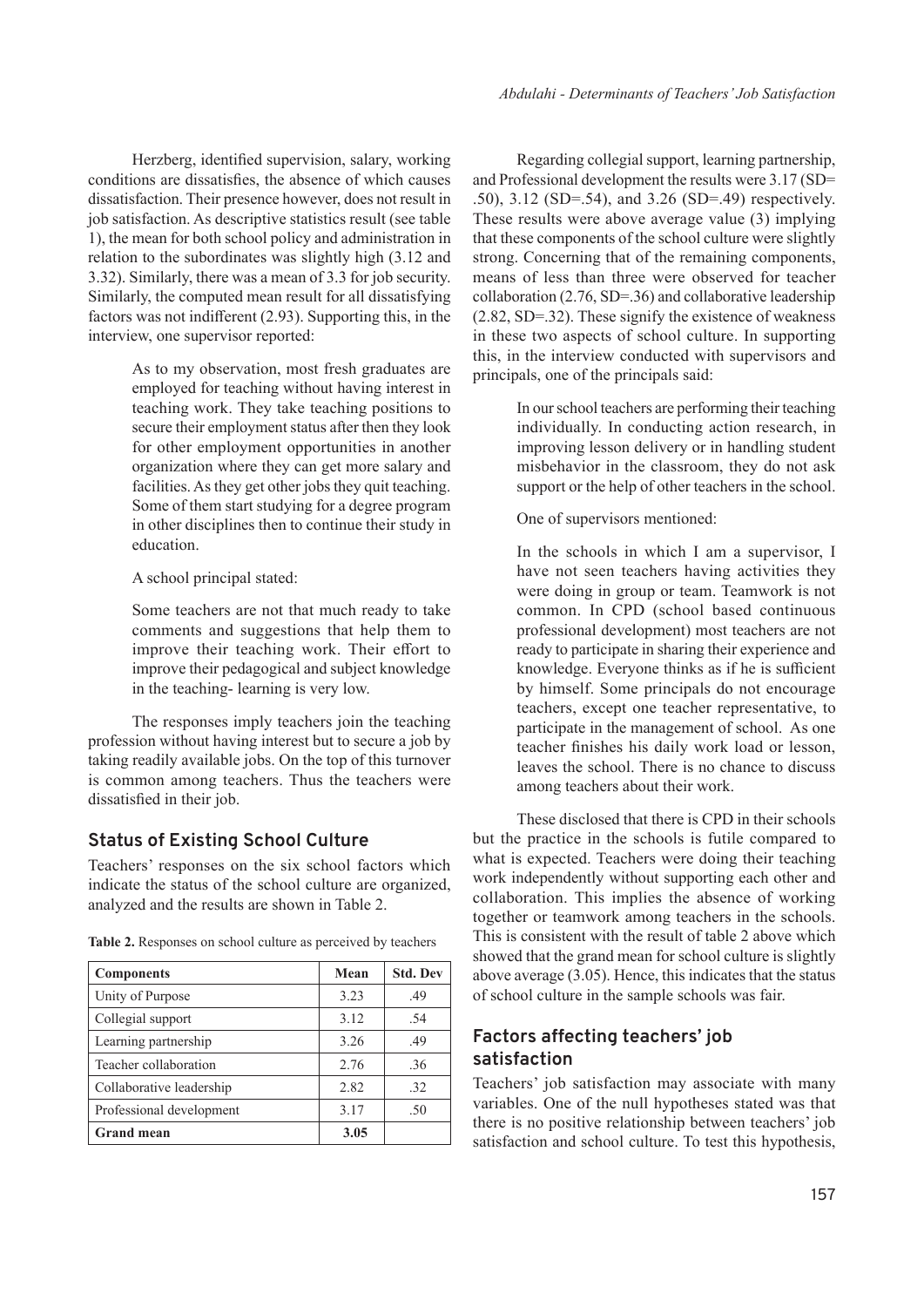correlation was conducted to identify variables having relation with job satisfaction. The results are presented below.

| <b>Table 3.</b> Pearson correlation test result |  |
|-------------------------------------------------|--|
|-------------------------------------------------|--|

|    | Listwise<br>$N = 121$                                                                                         |  | Sex | Edu     | Age     | scur   | $E_{\rm NP}$ | Salary | narriage |
|----|---------------------------------------------------------------------------------------------------------------|--|-----|---------|---------|--------|--------------|--------|----------|
|    | Pearson<br>Corr.                                                                                              |  | .04 | $.80**$ | $-.116$ | $.15*$ | .04          | .12    | $-.01$   |
| js | Sig.<br>(1-tailed)                                                                                            |  | .33 | .00     | .10     | .05    | .32          | .10    | .47      |
|    | **Correlation is significant at 0.01 level (1-tailed),<br>*Correlation is significant at 0.05 level(1-tailed) |  |     |         |         |        |              |        |          |

The above result, in table 3, describes that the relationship that exists between school culture and job satisfaction is positive and significant ( $r=15, p=0.05$ ).  $(r=15, p=0.05)$ . This is adequate evidence to reject the null hypothesis and accept the alternative hypothesis. Moreover, the variables sex, marriage, experience, and salary were removed from the model because of their insignificance ( $\rho > 0.05$ ) (see table 3) while educational background and school culture were retained ( $\rho \le 0.05$ ). It is possible to say that sex, age ,experience and salary are not significantly important but educational background and school culture were affecting the extent of teachers' job satisfaction in the schools. The proportion to which these two factors contribute to teachers' job satisfaction was examined and the result is displayed in the next table.

**Table 4.** Results on predictor of job satisfaction

| Model                                                               | R                 | R<br><b>Square</b> | <b>Adjusted</b><br>R Square | <b>Std. Error of</b><br>the Estimate |  |  |
|---------------------------------------------------------------------|-------------------|--------------------|-----------------------------|--------------------------------------|--|--|
|                                                                     | .801 <sup>a</sup> | .641               | .635                        | .16977                               |  |  |
| a. Predictors: (Constant), SCUL(school culture), edu<br>(education) |                   |                    |                             |                                      |  |  |

The obtained result explained more than 64% of variation of the teachers' job satisfaction that was attributed to the teachers' education level and school culture variables. These two variables were important in improving the extent of teachers' job satisfaction in the sample schools.

The other hypothesis to be tested was the school culture does not affect teachers' job satisfaction. For this regression was computed to differentiate the contribution of each variable to teachers' job satisfaction. The result is displayed in the next table.

| <b>Model</b>                                      | Unstandardized<br>Coefficients |                      | Standardized<br>Coeff. | t      | Sig. |  |
|---------------------------------------------------|--------------------------------|----------------------|------------------------|--------|------|--|
|                                                   | B                              | Std.<br><b>Error</b> | <b>Beta</b>            |        |      |  |
| (Constant)                                        | .309                           | .292                 |                        | 1.058  | .292 |  |
| Edu                                               | .848                           | .059                 | .795                   | 14.281 | .000 |  |
| <b>SCUL</b>                                       | .056                           | .086                 | .036                   | .652   | .016 |  |
| a. Dependent variable: teachers' job satisfaction |                                |                      |                        |        |      |  |

The association that existed between school culture and job satisfaction was positive and significant (see table 5). The depicted result was sufficient condition to reject the null hypothesis ( $p=0.016$ ) and retain the alternative hypothesis. Thus, the implication was that teachers' level of education was highly (β=0.848, ρ=.00) contributing to their level of job satisfaction in the schools. Moreover, the school culture, to some extent ( $\beta$ = .056), was significantly influencing teachers' job satisfaction as well.

## **School cultural and job satisfaction**

The other objective of this study was to disclose school culture factors which determine teachers' job satisfaction. To identify the effect of school culture on job satisfaction, understanding the status of existing school culture in the schools is necessary. The following table exhibits, based on teachers' responses, the results of factor analysis.

**Table 6.** Rotated component matrix result

|                                                                                                                                                | <b>Factors</b> |         |         |  |  |  |
|------------------------------------------------------------------------------------------------------------------------------------------------|----------------|---------|---------|--|--|--|
| <b>Components</b>                                                                                                                              | 1              | 2       | 3       |  |  |  |
| Professional development (PD)                                                                                                                  | .711           | $-.452$ | $-.042$ |  |  |  |
| Collaboration in leadership (CL)                                                                                                               | .762           | .146    | $-.100$ |  |  |  |
| Teachers' collaboration (TC)                                                                                                                   | $-.031$        | .832    | $-.114$ |  |  |  |
| Unity of Purposes (UP)                                                                                                                         | $-.190$        | $-.168$ | .676    |  |  |  |
| Learning partnership (LP)                                                                                                                      | $-.446$        | $-.446$ | $-.295$ |  |  |  |
| Collegial supports (CS)                                                                                                                        | .094           | .099    | .745    |  |  |  |
| Extraction method: principal component analysis, Rotation<br>method: Varimax with Kaiser Normalization, rotation<br>converged in 5 iterations. |                |         |         |  |  |  |

These indicated (see table 6) six school culture factors were computed to identify those factors explaining the teachers' job satisfaction. Three factors were extracted using factor analysis and the results disclosed that PD and CL; TC; UP and CS were important factors in explaining the school culture.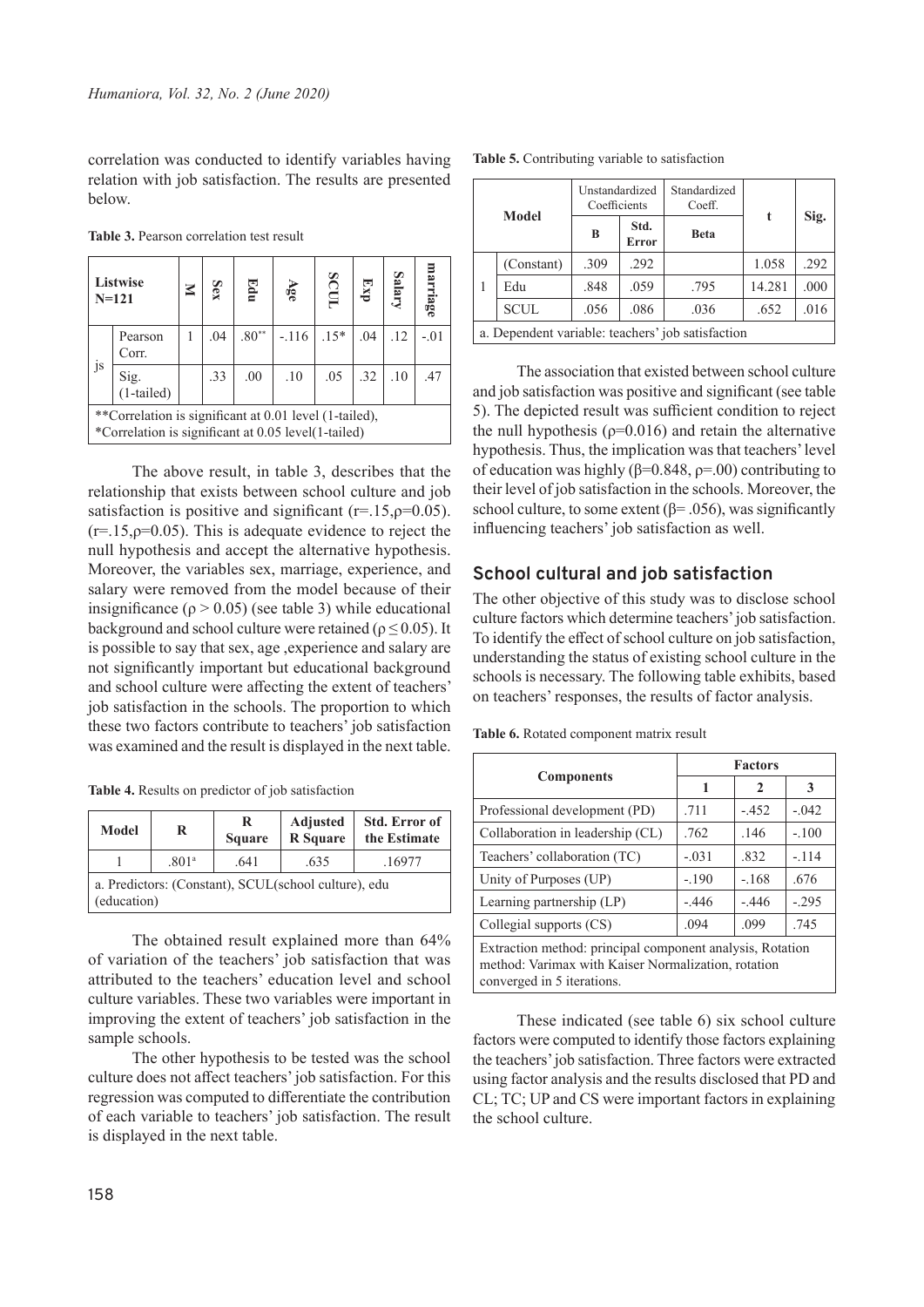| <b>Model</b>                                                                                         | R                 | <b>R</b> Square | <b>Adjusted R</b><br><b>Square</b> | <b>Std. Error of</b><br>the Estimate |  |  |  |
|------------------------------------------------------------------------------------------------------|-------------------|-----------------|------------------------------------|--------------------------------------|--|--|--|
|                                                                                                      | .611 <sup>a</sup> | .373            | .368                               | .14034                               |  |  |  |
| $\mathfrak{D}$                                                                                       | .807 <sup>b</sup> | .652            | .646                               | .10501                               |  |  |  |
| 3                                                                                                    | .892 <sup>c</sup> | .795            | .790                               | .08088                               |  |  |  |
| a. Predictors: (Constant), c1; Predictors: (Constant), c1, c3;<br>Predictors: (Constant), c1, c2, c3 |                   |                 |                                    |                                      |  |  |  |

**Table 7.** Model summary of results in predicting job satisfaction using school culture variables

The summary result when school couture factors considered was shown in the table 7 above. The last model which consisted of the three components that is PD and  $CL$ (coponent $1(c1)$ ),  $TC$ (component  $2(c2)$ ), and UP and CS(component  $3(c3)$ ) explain about  $80\%$  of variation of school culture. However, because of collinearity of the factors with job satisfaction, only teachers' professional development and collaborative leadership factors in the schools were retained. Hence, these two factors explained most of the variation and were responsible for more than 37% influence on the teachers' job satisfaction.

**Table 8.** Results for coefficients

| Model                                   |       | Unstandardized<br>Standardized<br>coefficients<br>coeff. |             |        |      |  |
|-----------------------------------------|-------|----------------------------------------------------------|-------------|--------|------|--|
|                                         | B     | Std.<br>Error                                            | <b>Beta</b> | t      | Sig. |  |
| (Constant)                              | 2.022 | .117                                                     |             | 17.243 | .000 |  |
| c1                                      | .327  | .039                                                     | .611        | 8.416  | .000 |  |
| a. Dependent Variable: job satisfaction |       |                                                          |             |        |      |  |

The prediction model implies that both teachers' professional development and collaborative leadership in the schools are positively and significantly  $(\rho = .00)$ contributing to the job satisfaction of teachers. From this result and earlier analysis that disclosed 37% of explanation in the model, one can infer that the status of teacher professional development as well as collaborative leadership practice in the schools are important to improve the teachers' job satisfaction.

#### **DISCUSSION**

Out of the various inputs that go to school, teachers have paramount importance. Teachers' feeling towards their work is influenced by different factors. Understanding the level of work satisfaction is critical and should not be ignored.This study aimed to investigate the effect of school culture on the job satisfaction of secondary school

of Harari region, Ethiopia. It revealed that teachers' job satisfaction was low.

Review of literature indicates that there are variables which affect teachers' job satisfaction. Inline to this, the finding of this study disclosed that there was no significant job satisfaction variation because of sex and age difference among teachers. This refutes the findings of Hartman and Yrle (1996 in Naz and Sharma, 2017) which disclosed that age of employee and sex lead to significant difference in their level of job satisfaction. Nevertheless, the finding is consistent with that of Mishra and Dkhar (2016 cited in Sahitol and Vaisanen, 2020) who found no significant differences in job satisfaction between sexes of teachers. This might be because this study considered many variables which are very important to explain teachers' job satisfaction regardless of sex and age of the teachers'.

According to finding of the current there is no relationship between work experience and teachers' job satisfaction level. This finding consistent with study result of kumara and Bhaskara (2007) which confirmed that there was no significant relationship between job satisfaction and experience.The absence of relationship between teachers' job satisfaction and work experience in this study indicates that how long work experience teachers have is not related to their level of job satisfaction.

The finding of this study revealed that the teachers' education level is contributing to the level of their job satisfaction. This goes with the finding of Mbogo (2016) who reported that educational level influences the level of job satisfaction and causes differences. Teachers' education level positively associated with the school culture as well as significantly affects and explains teacher's job satisfaction.This might be for the fact that those with higher level education have better mastery of subjects and professional skill that may result in better confidence in their work. Moreover, they may enjoy better salaries compared to other teachers who have low levels of educational qualification. This implies that improving teachers' knowledge and professional skills, which they require to carry out their responsibility, may reduce their dissatisfaction toward their job in the school

The current study revealed that the relationship between school culture and job satisfaction was positive and significant. This is consistent with the previous findings (Treputtharat and Tayiam,2014; Hosseinkhanzadeh et al., 2013 cited in Duan et al., 2018; Gligorović and Nikolić,2016) which demonstrated the existence of significant positive relationship between school culture and teachers' job satisfaction. It also agrees with that of Mertler(1992) which stated that school culture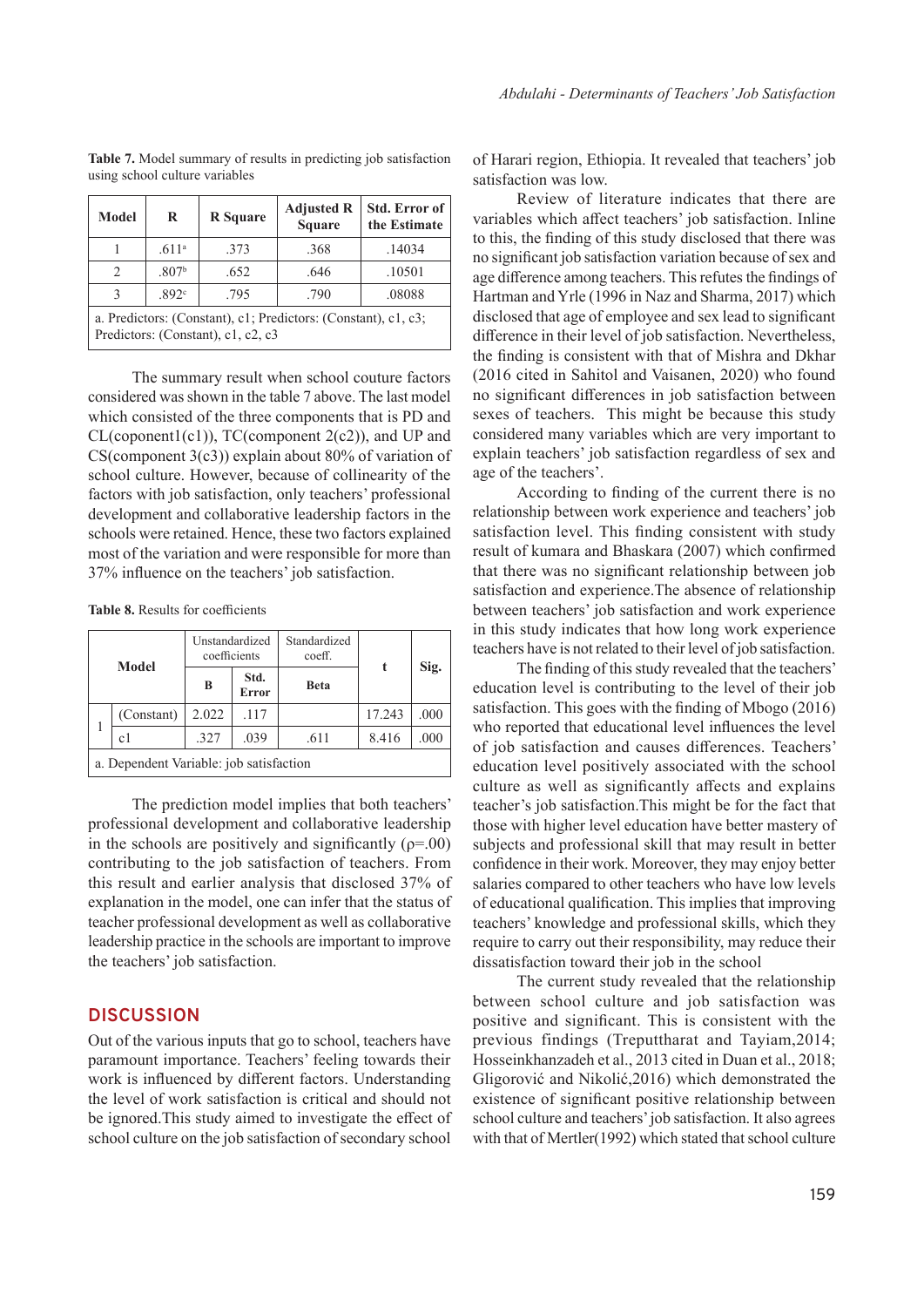factors affect the level of employees' job satisfaction in organization. Thus assumptions, norms, values, and beliefs which are commonly held by teachers in school affect teachers' level of job satisfaction. This implies that when culture components are improved in the schools, the existing teachers' job satisfaction will be enhanced.

Teachers' job satisfaction is affected by different factors, but some of the factors are very important over the others. This investigation indicated that, out of the six components of school culture, professional development and collaborative leadership were prime factors and predictors of teachers' job satisfaction.

Related to the finding of professional development, it is supported by the find of Afshar and Doosti (2016 cited in Sahitol and Vaisanen, 2020) who concluded, in Iranian, that subject and pedagogical knowledge of teachers are important factors in determining teachers' satisfaction. It is also in harmony with the finding of study on teachers, in Sweden, which proved that teachers with more experience of professional development tended to have higher levels of job satisfaction (Toropova et al.,2020). That is promoting professionalism in the schools; provides opportunity to have better knowledge and skill. In addition to this, the existence of strong collaborative leadership behaviour in the schools, lead to confidence and belonging to be developed among teachers. This in turn elevates the level of teachers' job satisfaction. Hence, aforementioned professional development and collaborative leadership are important and they are determinant of teachers' job satisfaction and should not be ignored. School leadership can enhance and shape school culture components. Unless more emphasis is placed on school principals' leadership role, the existing professional development and collaborative leadership practices will negatively affect school culture and teachers' job satisfaction. As a result, quality problems in the students' learning will perpetuate in the schools.

#### **CONCLUSION**

Job satisfaction is an interplay result of various feelings towards factors related to school and teachers. Absence or having poor professional development programs in schools denies teachers to have opportunities to abreast their knowledge and teaching profession. As a result they may lack competence, confidence and demonstrate disaffection to their teaching work. Unless dissatisfaction factors are mitigated or removed in the schools, the motivation and commitment of teachers will be affected. This problem will challenge the realization of school objectives in an effective and efficient manner.

Hence, leaders and teachers should pay more emphasis to promote high job satisfaction among teachers. The school leaders should work on knowledge management in the school, particularly strengthening the existing continuous professional development (CPD) among teachers in the schools. As school leaders are responsible for realizing strong academic culture in the schools, they should encourage teachers to participate and benefit from CPD. The existing school situations require more attention and value to be given, particularly to teachers' participation, encouraging and praising, sharing ideas and teamwork in the schools. Hence school leaders should excel the collaborative leadership practices in the schools. Moreover, supervisors ought to support and contribute to the enhancement and effectiveness of professional development programs and collaborative leadership behaviors in the schools. In the effort to strength CPD and collaborative leadership in the schools, teachers should be cooperative and active participants too.

The findings of this study is not generalizable on primary and all secondary schools as the study was delimited to only four urban secondary schools of Harari region. Considering different locations, school levels and sample size may show different results. It is recommended that additional investigations be conducted in other geographic areas, in order to compare and contrast the findings of the current study. Constructive school culture contributes to the quality of the school environment and to teachers' job satisfaction that would help to improve the quality of student learning. Thus interested one may study the effect of job satisfaction and school culture on the quality of teaching-learning as well.

#### **ACKNOWLEDGEMENT**

I would like to express my heart-felt thanks and appreciation to Augustine Sesay (PhD) for editing the manuscript. It is my pleasure also to extend my appreciation to school leaders and teachers of the sample schools who were cooperative and contributed to this study, through providing information and suggestions.

#### **REFERENCES**

- Ahmed, A., Mohammed, S., & Tetteh R. (2017). An empirical study of job satisfaction of university staff. Sunyani Technical University. Online at https://mpra.ub.unimuenchen.de/79674/
- Anthony, L. DeMarco (2018). The relationship between distributive leadership, school culture, and teacher self-efficacy at the middle school level. *Dissertation*, Seton Hall University.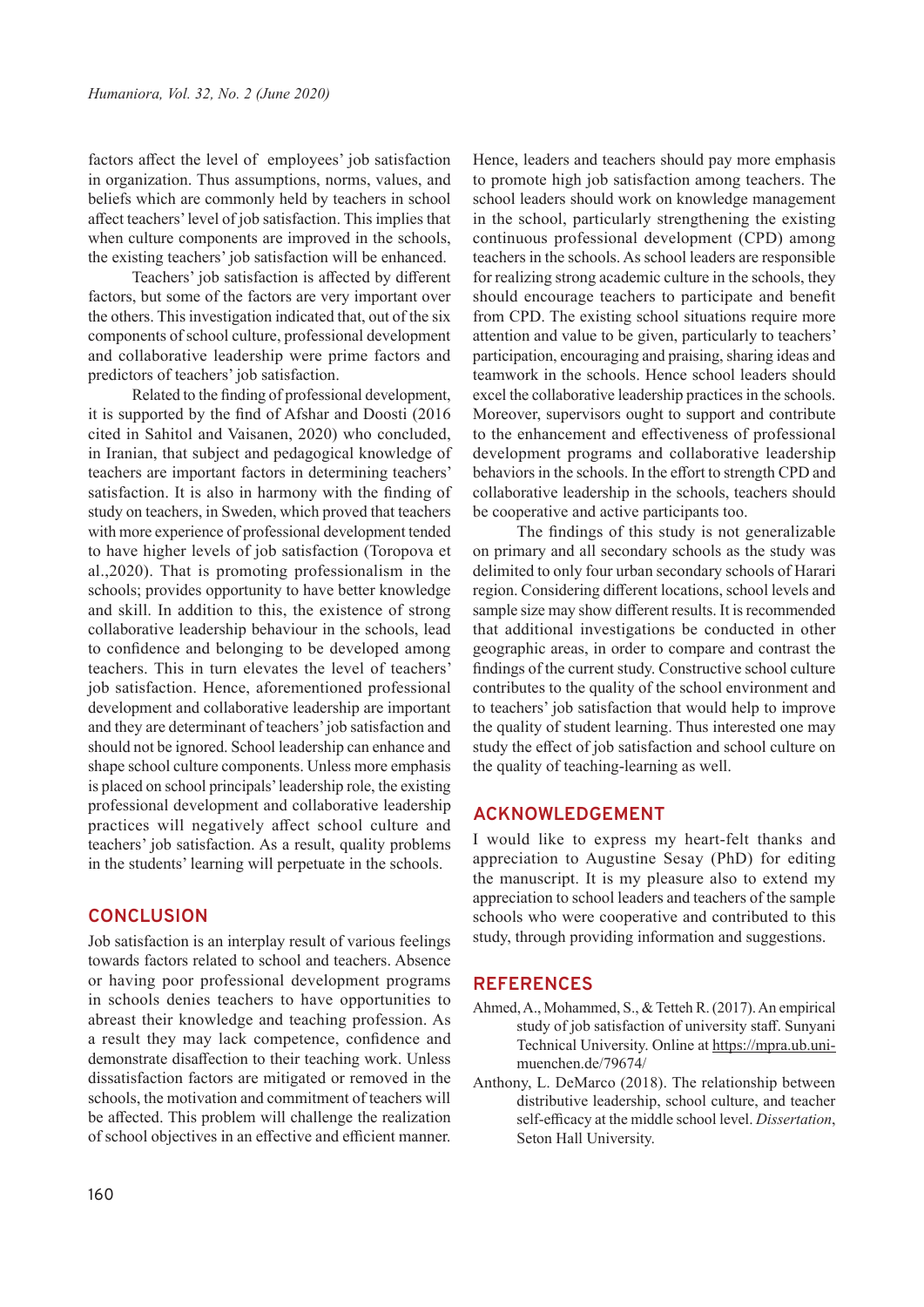- Aziri, B. (2011). Job satisfaction: A literature review. *Management research and practice, 3*(4),77-86.
- Azumah A., Ayisha & Mohammed, Safura & Tetteh, Rebecca (2017). An empirical study of Job satisfaction of university staff. Online at https://mpra.ub.unimuenchen.de/79674/.
- Bahamonde-Gunnell, M. (2000). Teachers' perceptions of school culture in relation to job satisfaction and commitment. *Dissertation*, Western University.
- Belias, D. & Koustelios, A. (2014). Organizational culture and job satisfaction: A review. *International Review of Management and Marketing*, *4*(2),132-149.
- Bentley P. J., Coates, H., Ian R. Dobson, Leo Goedegebuure, & V. Lynn Meek (2013). *Job satisfaction around the world*. Springer Dordrecht Heidelberg. New York London (pp.1-11).
- Berhanu Shanko D. (2018). Teachers' Job Satisfaction And Professional Commitment In Government Secondary Schools In Hadiya Zone. *Unpublished Doctoral Dissertation*, AAU.
- Brankovic, N., Rodić, V., & Kostovic S. (2012). Determination of indicators of school culture in primary schools. *The New Educational Review, 3*, 45-55.
- Brinton, C. M. (2007). Comparing perceptions about collaborative culture from certified and non-certified staff members through the adaptation of the school culture survey-teacher form. *Dissertation*, University of Missouri-columbia.
- Confeld, Sara (2016). The Importance of a Positive School Culture. *MA thesis*, Faculty of Adler Graduate School.
- Day, C. and Sammons, P. (2016). Successful School Leadership. Education development trust.
- Ileana, A., Ma'arif, S., Muzakki (2019). Job satisfaction and organizational commitment effect in the transformational leadership towards employee performance. *European Research on Management and Business Economics.*
- Duan, X., Du, X., & Yu, K. (2018).School Culture and School Effectiveness: The Mediating Effect of Teachers' Job Satisfaction. *International Journal of Learning, Teaching and Educational Research*, *17*(5), 15-25.
- Getahun, T. Tefera, B. F. & Burichew, A. H. (2016). Teacher's Job Satisfaction And Its Relationship With Organizational Commitment In Ethiopian Primary Schools: Focus On Primary Schools of Bonga Town. *European Scientific Journal, 12*(13), 380-401.
- George, D. and Mallery, P. (2003). Calculating, interpreting and reporting Crobach's Alpha Reliability Coefficient for likert t-scale. Middle West Research to practice conference in Adult, continuing and community Education.
- Gligorović, B. & Nikolić, M. (2016).The Impact of School Culture on Serbian Primary Teachers' Job Satisfaction. *H. U. Journal of Education, 31*(2), 231- 248.
- Gruenert, S. & Valentine, J. (2006). Project assist: School culture survey. Retrieved from http://mllc.missouri. edu/3E\_ast\_school%20culture.php
- Herzberg, F. (1971). *Work and the nature of man*. New York: The World Publishing Company.
- Herzberg, F. (1967). *The motivation to work*. London: John Wiley & Sons, Inc
- Josanov-Vrgovic, I., & Pavlovic, N. (2014). Relationship between the school principal leadership style and teacher's job satisfaction in Serbia. *Montenegrin Journal of Economics*, *10*(1), 43-57.
- Kanter, R. M. (1983). *The Change Masters*. Simon & Schuster, New York.
- Kothari, C.R. (2004). *Research Methodology*. New Age International, New Delhi.
- Kumara, J. & Bhaskara, D. (2007). *Job Satisfaction of Teachers*. Discovery publishing house, New Delhi, India.
- Mbogo, R. W. (2016). The Perceptions of distance education personnel of the relationship between work conditions and their job satisfaction in Kenya's Christian higher education. *British Journal of Education, 4*(4), 38–48.
- Mertler, C.A. (1992). *Teacher motivation and job satisfaction of public school teachers*.
- Minnesota Department of Education (MDE) (2019). *Change leadership: A guide for school leaders*. Minnesota.
- Muga, O. P., Onyango, A. G., & Jackline, N. (2017). Levels of teachers' job satisfaction in public secondary schools in Siaya, Kisumu and Kajiado Counties, Kenya. *European Journal of Education Studies, 3(8), 684–702*.
- Mwamwenda, T.S. (1995). Job satisfaction among secondary school teachers in Transkei. *South African Journal of Education*, (15),84–86.
- Naz S. & Sharma H. (2017). Job satisfaction among different working organizations: A literature review. *Research Journal of Social Science and Management, 7*(6), 29-37.
- Sahito, Z. & Vaisanen, P. (2020). A literature review on teachers' job satisfaction in developing countries: Recommendations and solutions for the enhancement of the job. *Review of Education: An international Journal of Major Studies in Education, 8*(1), 3–34.
- Samreen, H.S. (2017). Job satisfaction among different working organizations: A literature review. *Research Journal of Social Science and Management*, *7*(6), 29-37.
- Shah, A. K.(1990). Job satisfaction in cooperative organization: An empirical study. Co-operative training college, Kharguli Guwahati-4 Assam.